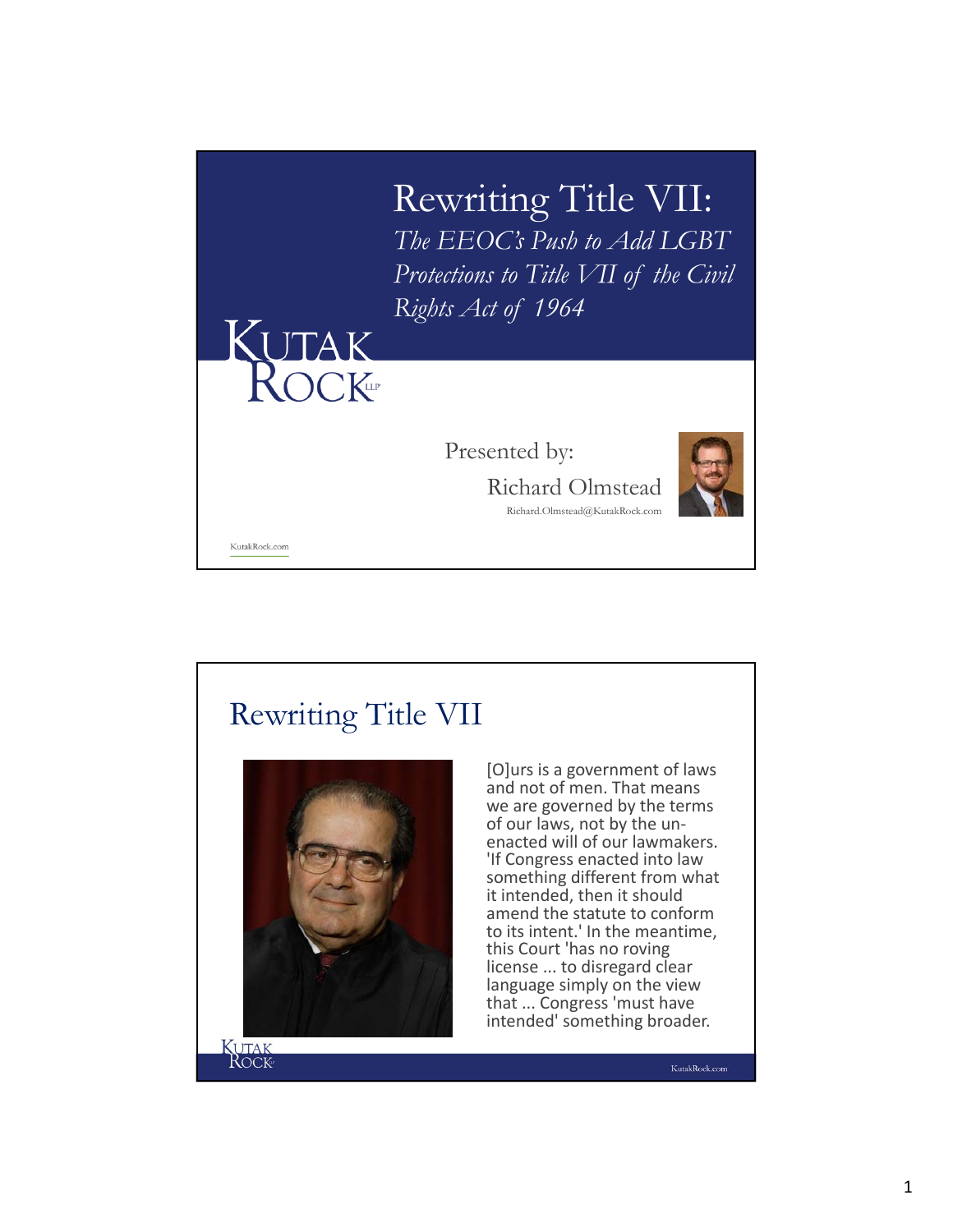

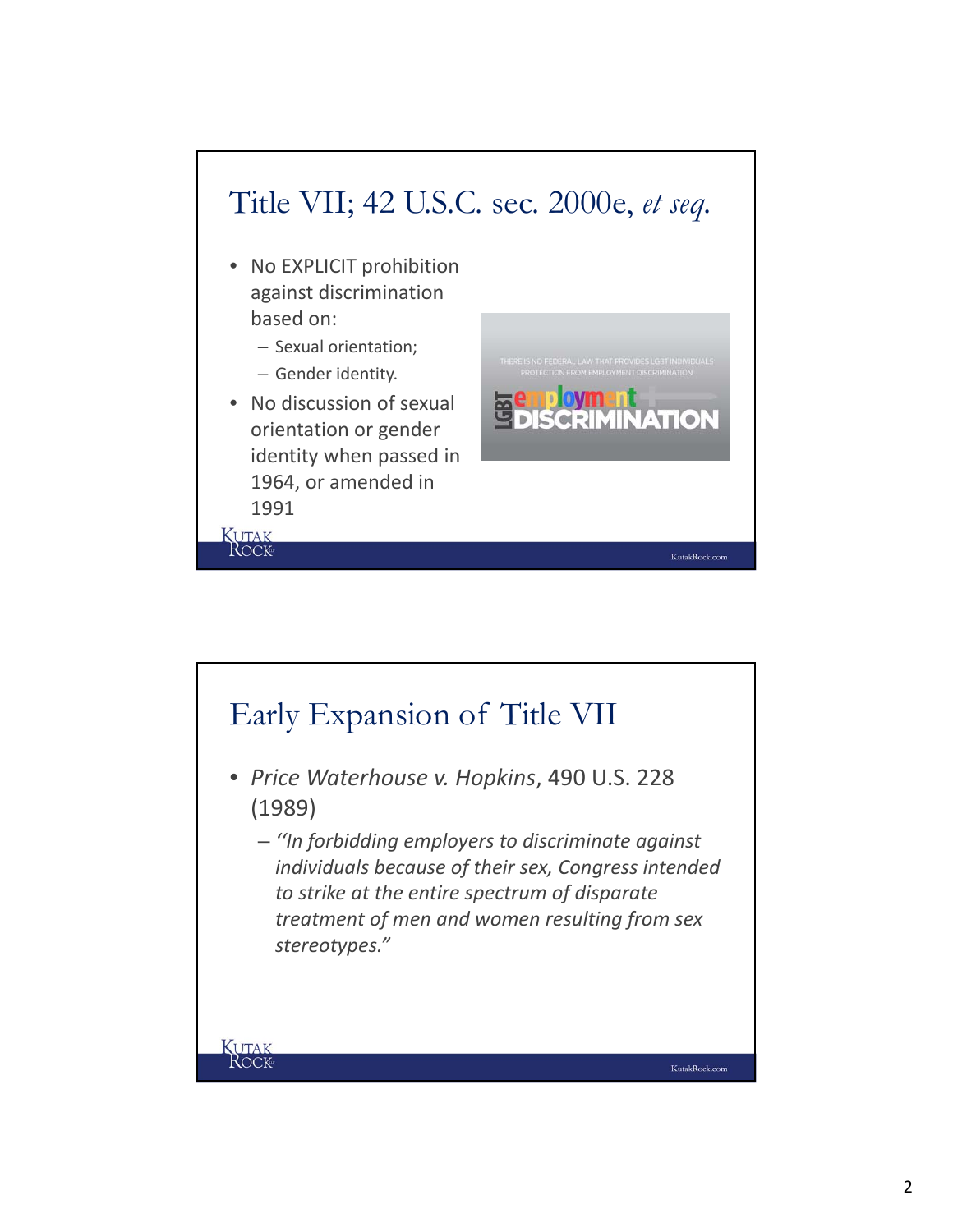

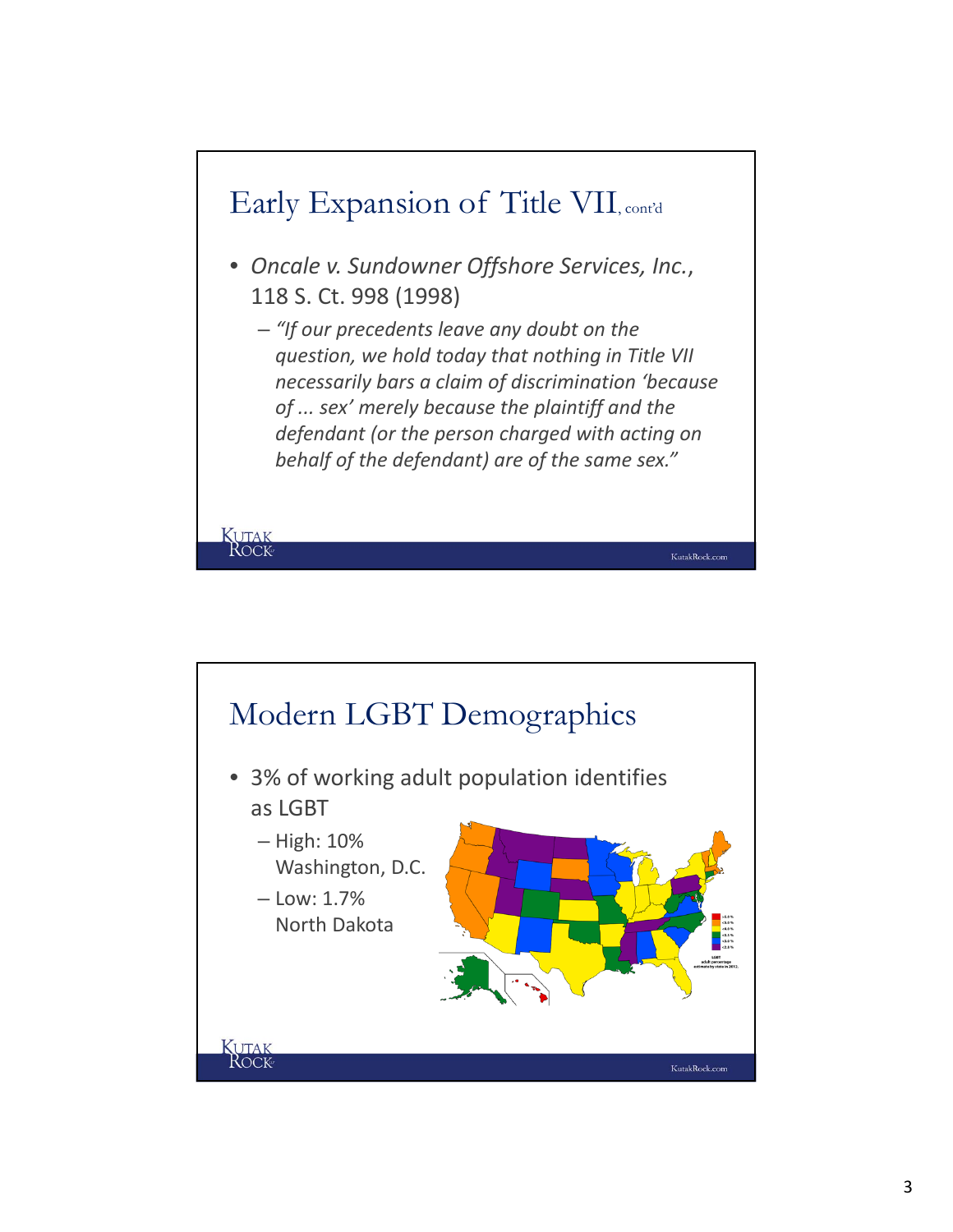

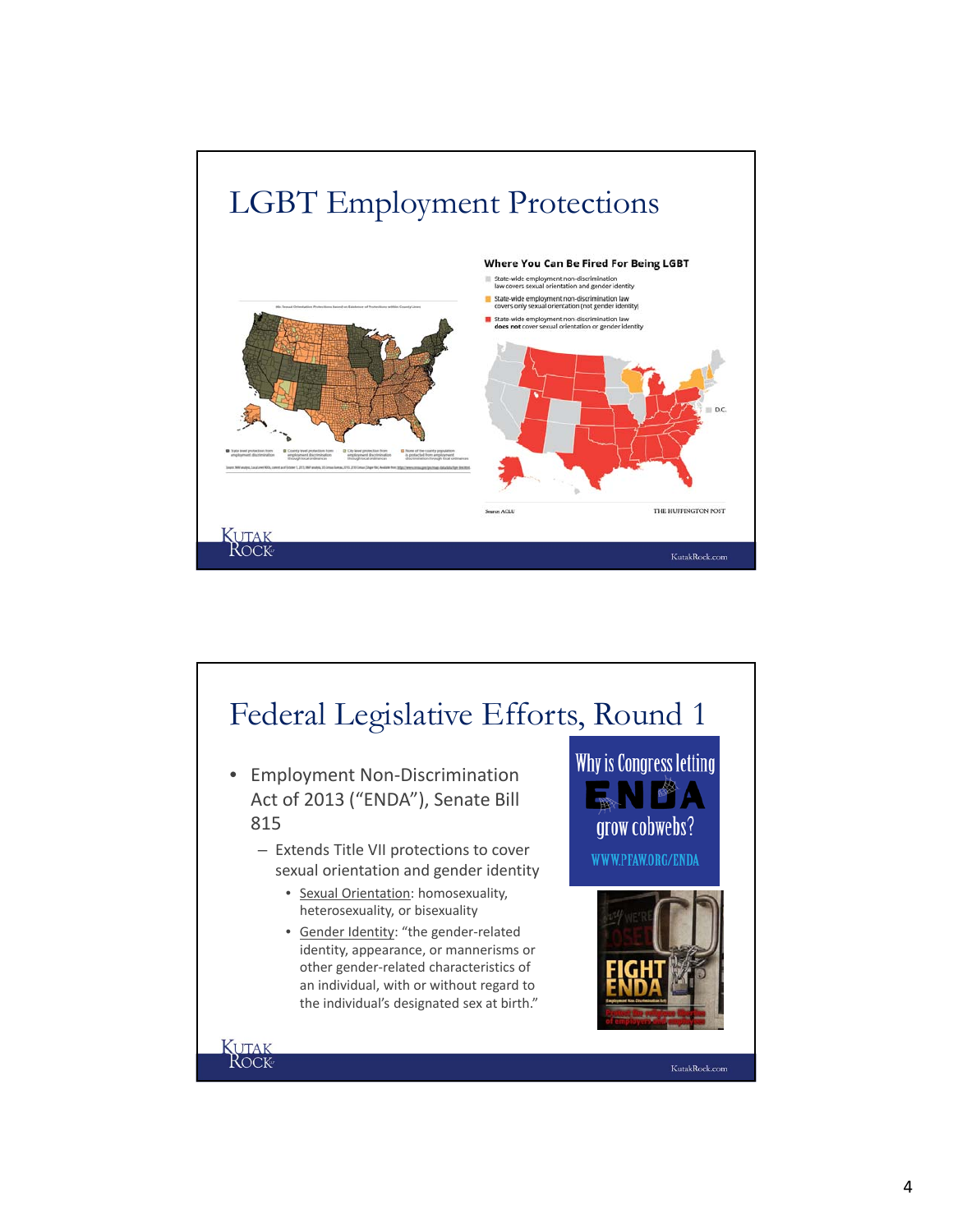

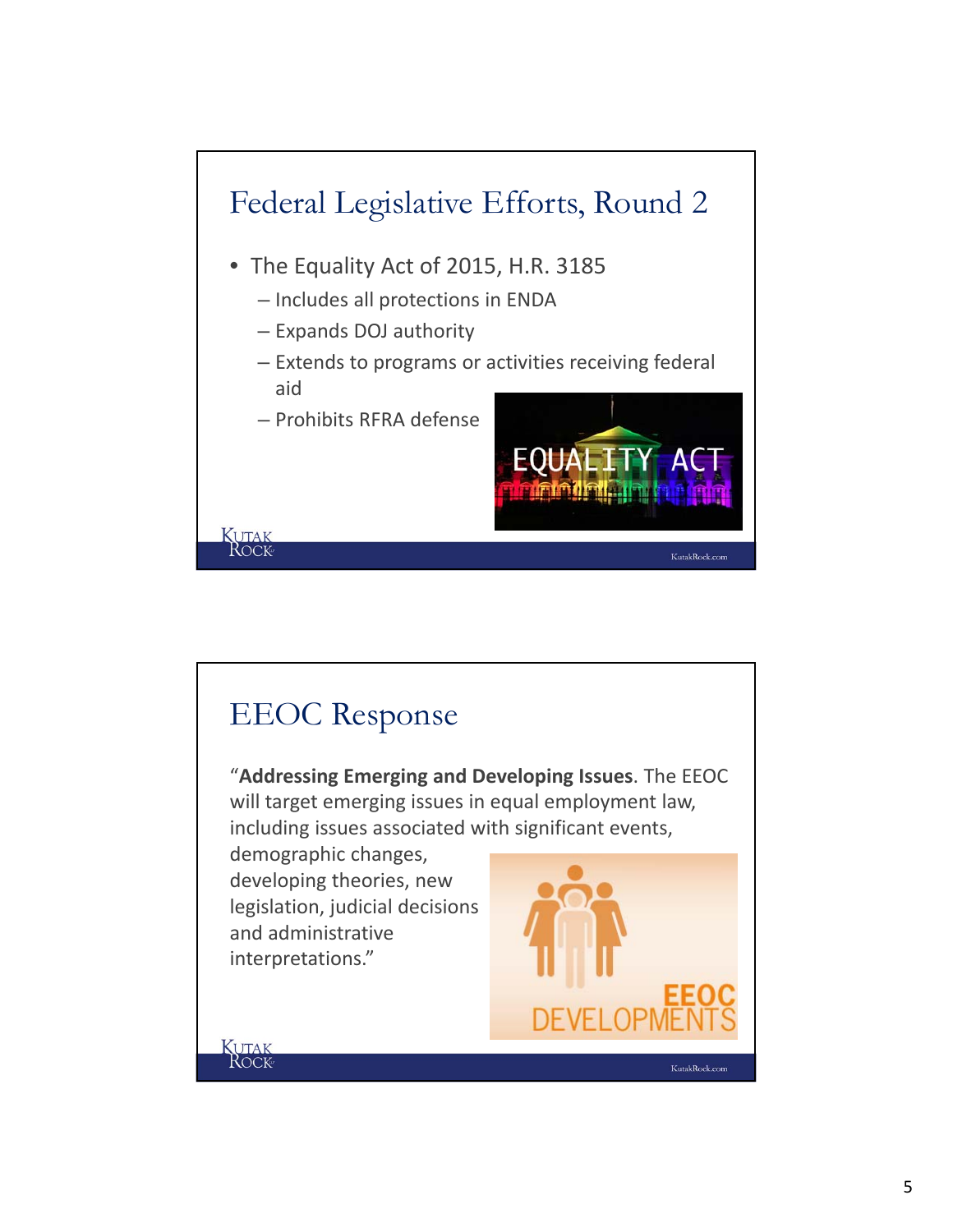## EEOC Response, cont'd

**KUTAK**<br>ROCK

"While Title VII of the Civil Rights Act of 1964 does not explicitly include sexual orientation or gender identity in its list of protected bases, the Commission, consistent with Supreme Court case law holding that employment actions motivated by gender stereotyping are unlawful sex discrimination and other court decisions, interprets the statute's sex discrimination provision as prohibiting discrimination against employees on the basis of sexual orientation and gender identity. ... In so ruling, the Commission **has not recognized any new protected characteristics under Title VII**. Rather, it has applied **existing Title VII precedents to sex discrimination claims raised by LGBT individuals**."

KutakRock.com

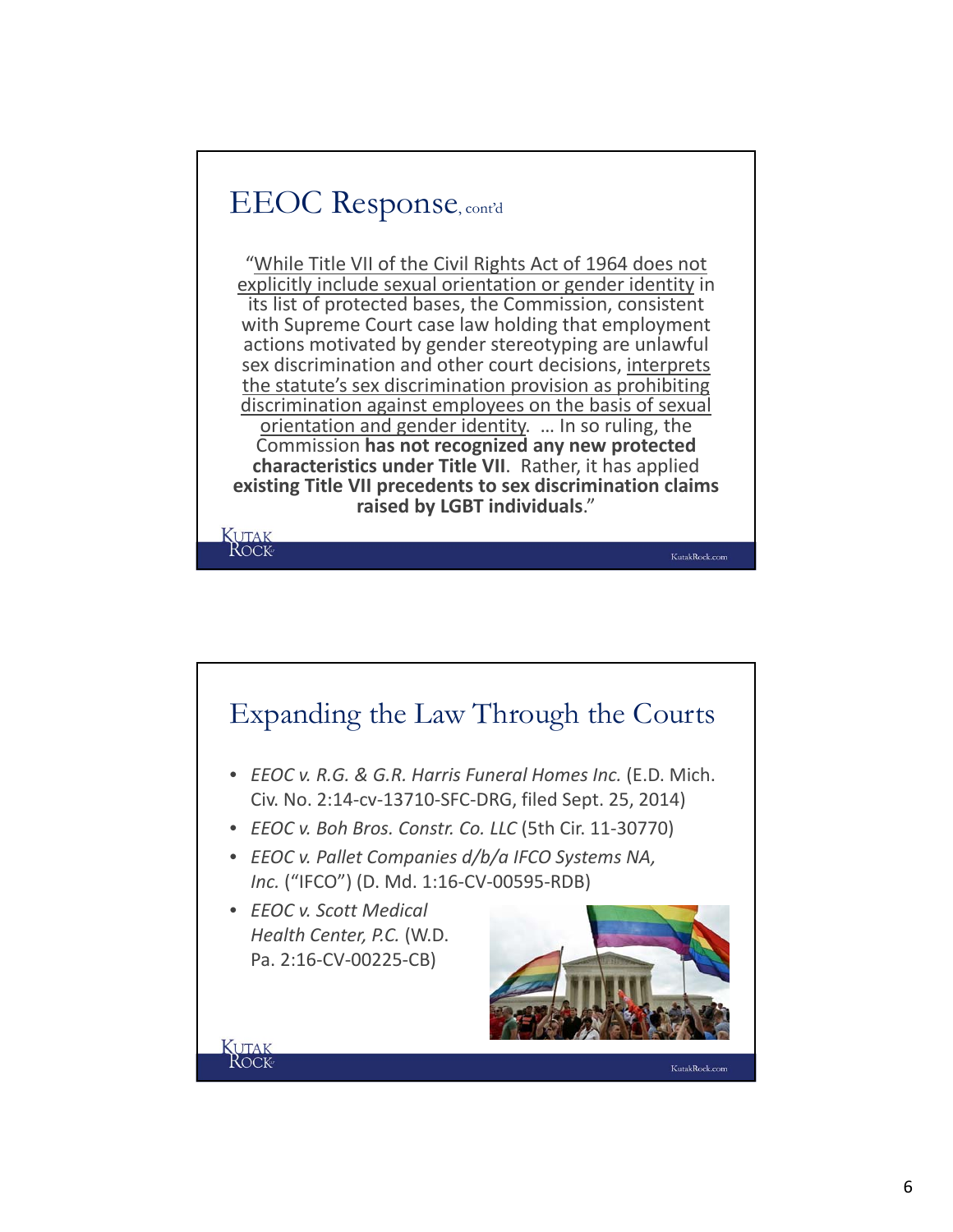## Potty Wars: More than an Election Issue

- DOJ/EEOC Position:
	- Title VII protects against discrimination based on gender identity. North Carolina law forces individuals to use restrooms incongruent with their gender identity.
- NC Position:

KUTAK<br>ROCK



KutakRock.com

– Title VII prohibits discrimination based on sex (i.e., gender). Gender is male or female only. Title VII requires employers to treat all genders equally. Restroom law treats all genders equally—all men are treated the same, all women are treated the same. DOJ/EEOC position is antithetical to what Title VII protects—it mandates employers preferentially discriminate against transgender employees solely on the basis of gender.

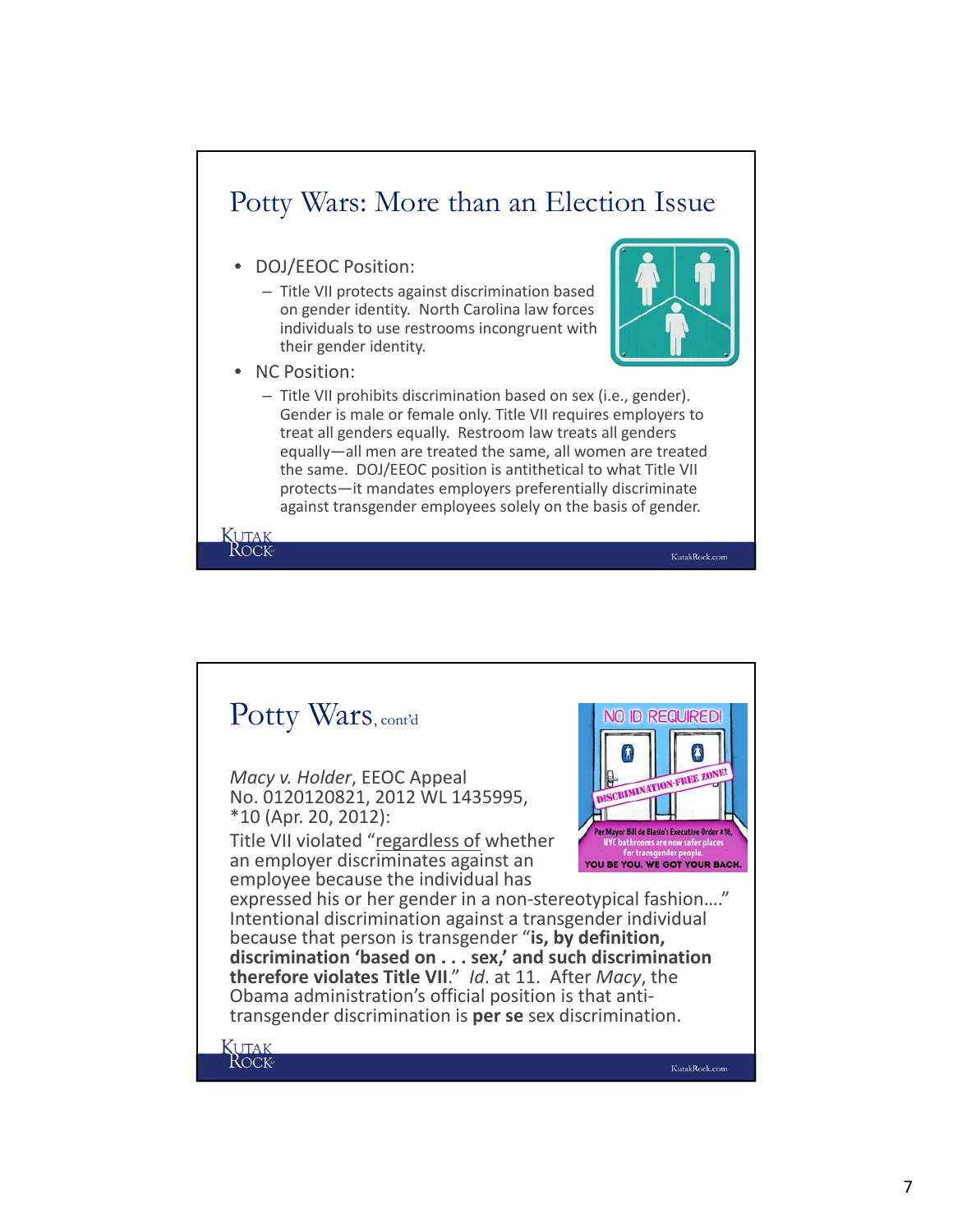## Potty Wars, cont'd

KUTAK<br>ROCK

*Ettsity v. Utah Transit Auth*., 502 F.3d 1215 (10th Cir. 2007): Employer did not violate Title VII by prohibiting transitioning (male to female) bus driver from using the public restrooms of her gender identity along the public bus route.



KutakRock.com

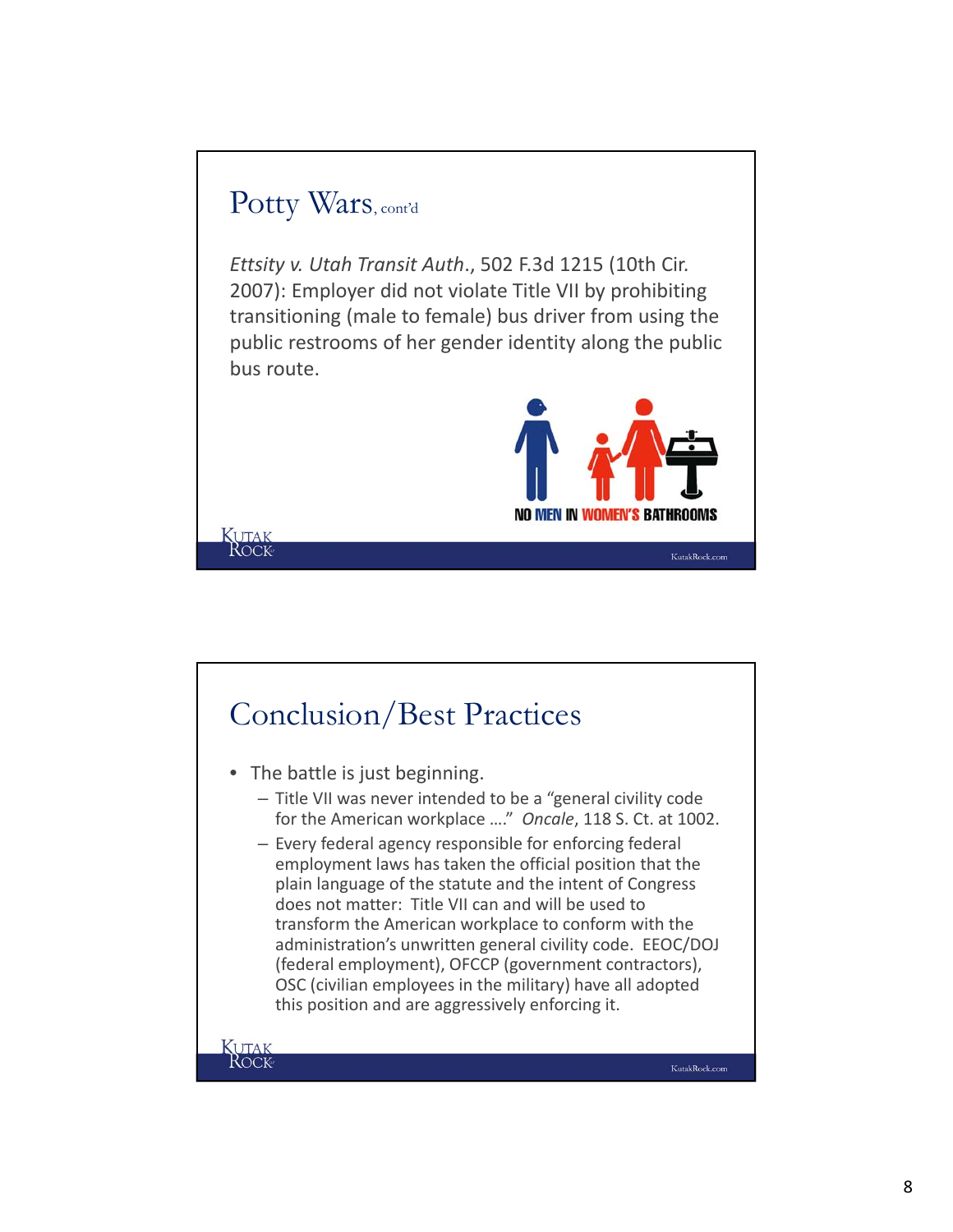